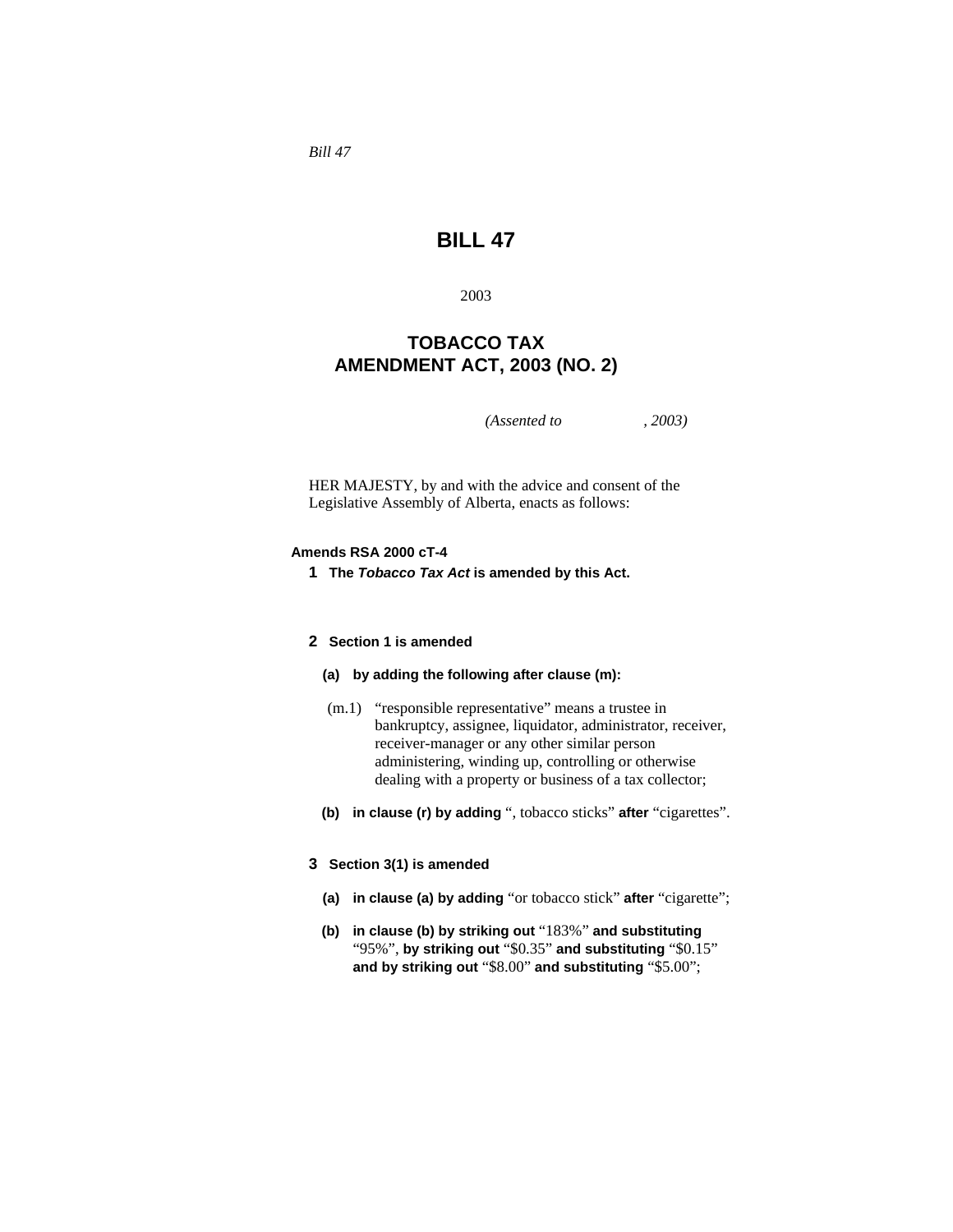**(c) in clause (c) by adding** ", tobacco sticks" **after**  "cigarettes".

**4 Section 4(4) is amended by adding** ", 200 tobacco sticks" **after** "cigarettes".

## **5 Section 4.1 is amended**

- **(a) by adding the following after clause (a):** 
	- (a.1) more than 1000 tobacco sticks,
- **(b) in clause (d) by striking out** "products".

## **6 Section 6 is repealed and the following is substituted:**

#### **Special account**

**6** The Minister may require a person who collects taxes under this Act to deposit the amount collected into an account in the name of the Minister or an account in trust for the Minister at a financial institution specified by the Minister.

#### **7 The following is added after section 19:**

#### **Responsible representatives**

**19.1**(1) For the purposes of this Act, where a person is a responsible representative of a tax collector at any time,

- (a) the responsible representative is jointly and severally liable with the tax collector
	- (i) to pay each amount that is payable under this Act by the tax collector at or before that time and that remains unpaid, to the extent that the responsible representative is at that time in possession or control, in the capacity of responsible representative, of property that belongs or belonged to, or that is or was held for the benefit of, the tax collector, and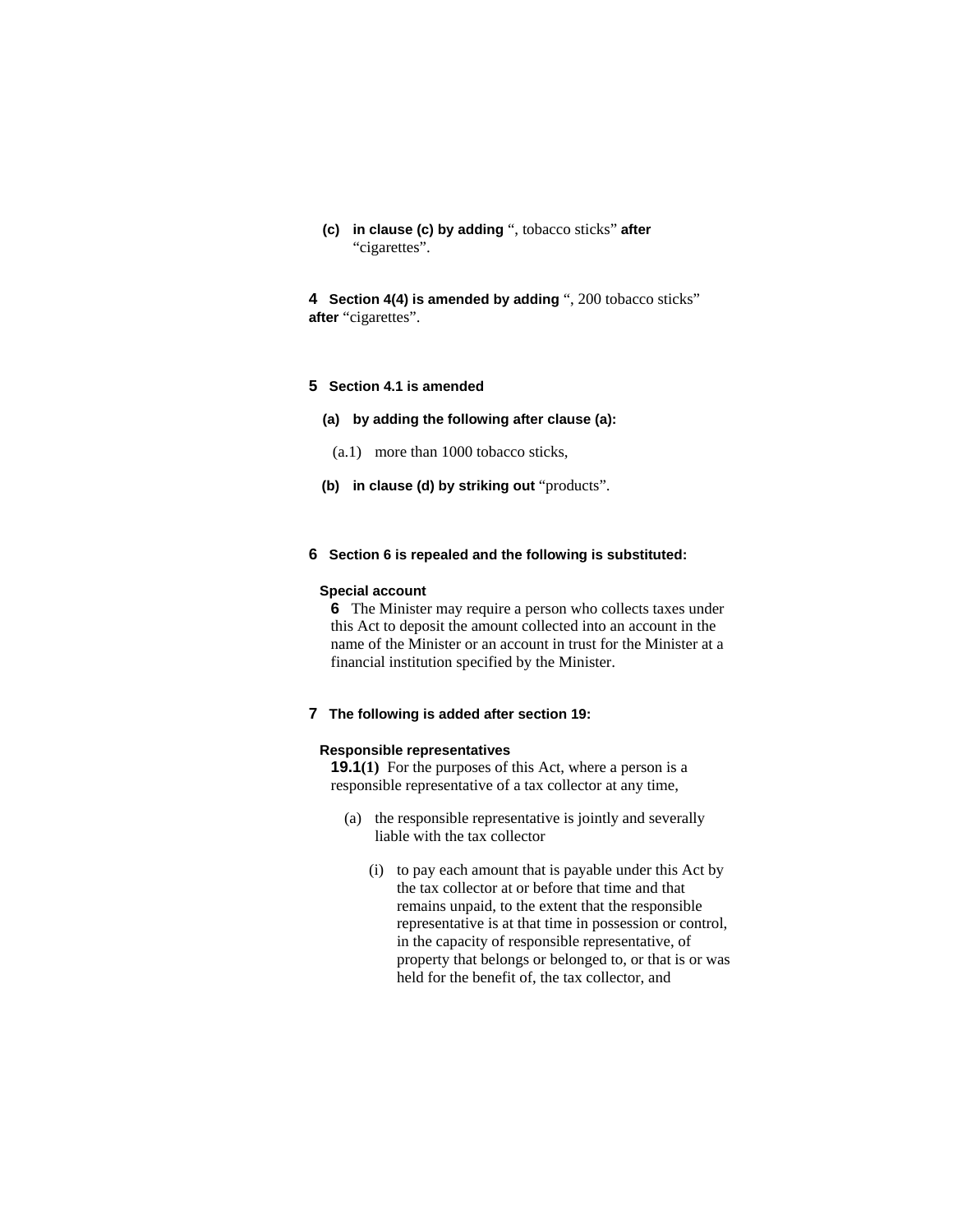(ii) to perform any obligation or duty imposed under this Act on the tax collector at or before that time and that remains outstanding, to the extent that the obligation or duty can reasonably be considered to relate to the responsibilities of the responsible representative acting in that capacity,

#### and

 (b) any action or proceeding in respect of the tax collector taken under this Act at or after that time by the Minister may be taken in the name of the responsible representative acting in that capacity and, when taken, has the same effect as if it had been taken directly against the tax collector and, if the tax collector is no longer a tax collector, as if the tax collector continued to be a tax collector.

**(2)** A responsible representative shall, before distributing any property over which the responsible representative has control in that capacity as the responsible representative, obtain a certificate from the Minister certifying that all amounts

- (a) for which the tax collector is liable under this Act up to the date of the certificate, and
- (b) for the payment of which the responsible representative is or can reasonably be expected to become liable in that capacity as the responsible representative

have been paid or that security for the payment of the amounts has been accepted by the Minister.

**(3)** If a responsible representative distributes property over which the responsible representative has control in that capacity as the responsible representative without obtaining a certificate under subsection (2) in respect of the amounts referred to in that subsection, the responsible representative is personally liable for the payment of those amounts to the extent of the value of the property distributed, and the Minister may assess the responsible representative for the amounts in the same manner and with the same effect as if it were an assessment under this Act of the tax collector for whose property or business the responsible representative is responsible.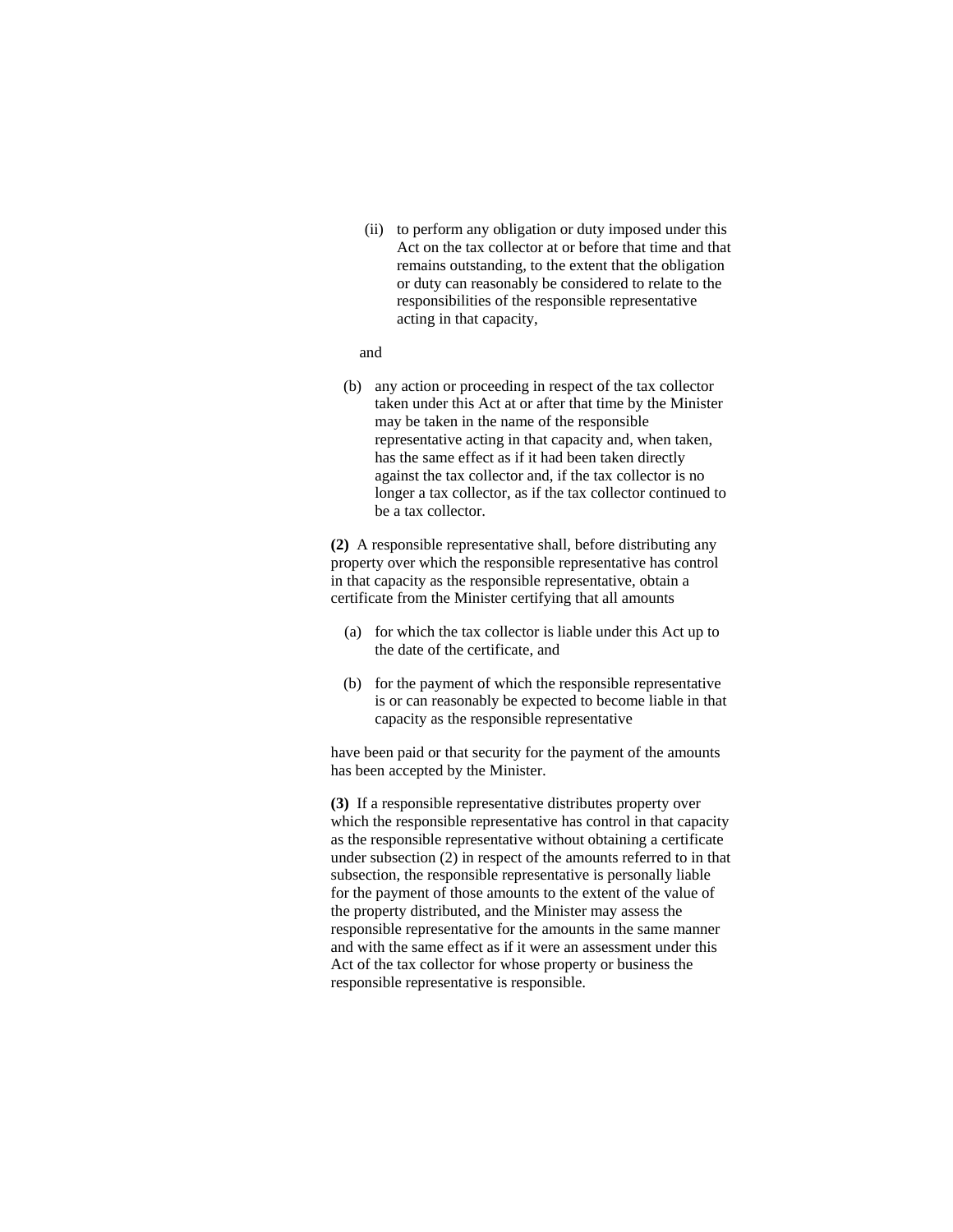**(4)** For the purposes of subsections (2) and (3), an appropriation by a responsible representative of a tax collector of property in the possession or control of the responsible representative acting in that capacity is deemed to be a distribution of the property to a person.

## **Liability in respect of transfers by insolvent tax collectors**

**19.2(1)** If property is transferred at any time by a tax collector to a person with whom the tax collector does not deal at arm's length at that time and the tax collector is insolvent or becomes insolvent because of the transfer or because of the transfer and one or more other transactions, the person is jointly and severally liable with the tax collector to pay the liability under this Act of the tax collector equal to the amount, if any, by which the fair market value of the property at that time exceeds the fair market value at that time of the consideration given for the property, but nothing in this subsection limits the liability of the tax collector under any other provisions of this Act.

## **(2)** If

- (a) property is transferred at any time from a person (in this subsection referred to as the "transferor") to another person (in this subsection referred to as the "transferee") with whom the transferor does not deal at arm's length,
- (b) the transferor is liable because of subsection (1) or this subsection to pay an amount of the liability of another person (in this subsection referred to as the "debtor") under this Act, and
- (c) it can reasonably be considered that one of the reasons of the transfer would, but for this subsection, be to prevent the enforcement of this section,

the transferee is jointly and severally liable with the transferor and the debtor to pay an amount of the debtor's liability under this Act equal to the lesser of the amount of the liability that the transferor was liable to pay at that time and the amount, if any, by which the fair market value of the property at that time exceeds the fair market value at the time of the consideration given for the property, but nothing in this subsection limits the liability of the debtor or the transferor under any provision of this Act.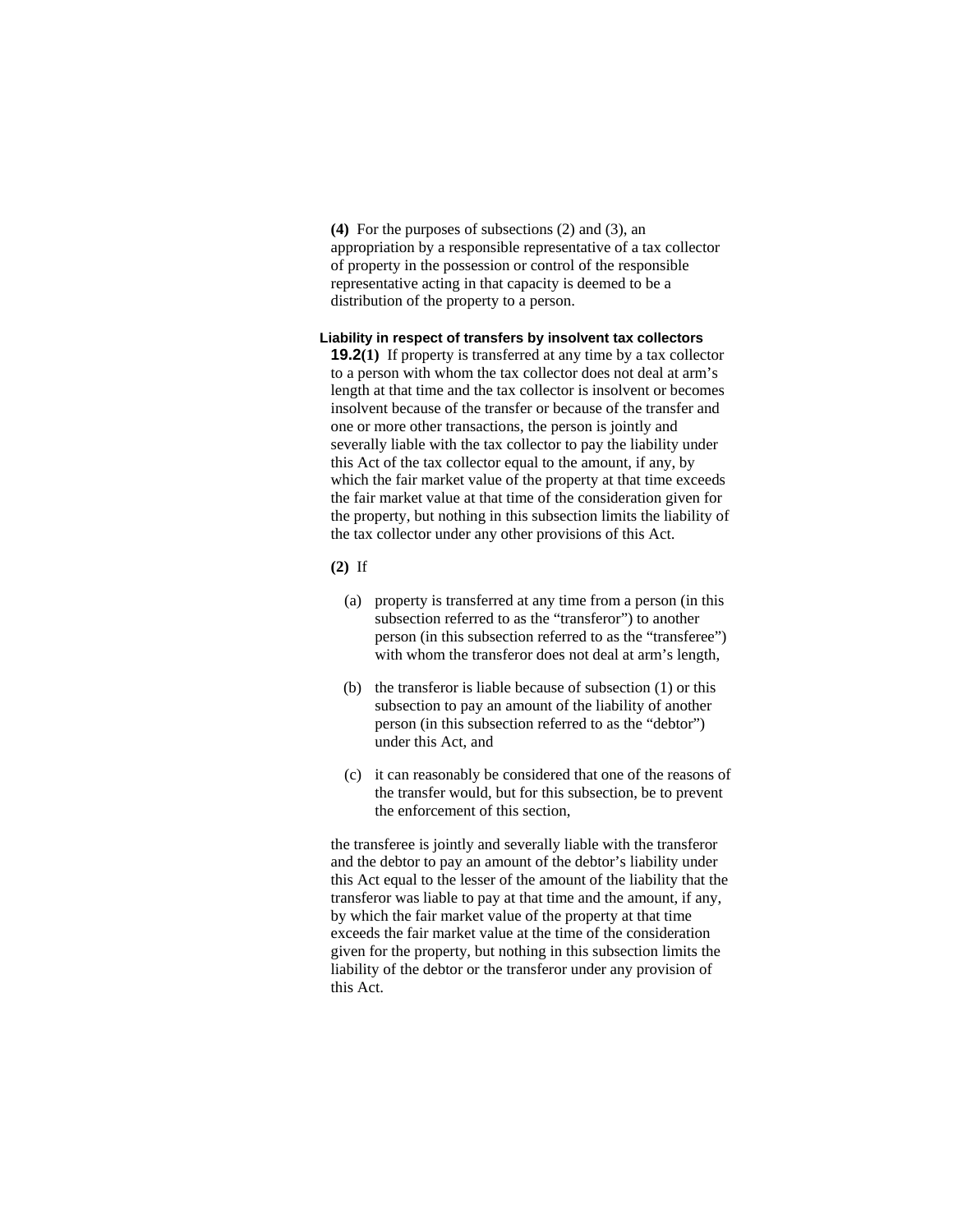**(3)** The Minister may at any time assess a person in respect of any amount payable because of this section.

**(4)** Where a person has become jointly and severally liable with a tax collector under this section in respect of part or all of a liability under this Act of the tax collector,

- (a) a payment by the person on account of that person's liability discharges the joint liability to the extent of the payment, but
- (b) a payment by the tax collector on account of that tax collector's liability discharges the person's liability only to the extent that the payment operates to reduce the tax collector's liability to an amount less than the amount in respect of which the person is, by this section, made jointly and severally liable.

## **8 Section 20(2) is amended by striking out** "or" **at the end of clause (b), by adding** "or" **at the end of clause (c) and by adding the following after clause (c):**

 (d) a compromise or arrangement has been proposed under the *Companies' Creditors Arrangement Act* (Canada) in respect of the corporation.

## **9 Section 48 is amended by adding the following after clause (r):**

 (s) respecting the licensing of persons who produce tear tape and prescribing the terms and conditions of licences.

**10(1) Sections 2(b), 3(a) and (c), 4 and 5(a) come into force on Proclamation.**

**(2) Section 3(b) is deemed to have come into force on August 1, 2003.** 

**Explanatory Notes**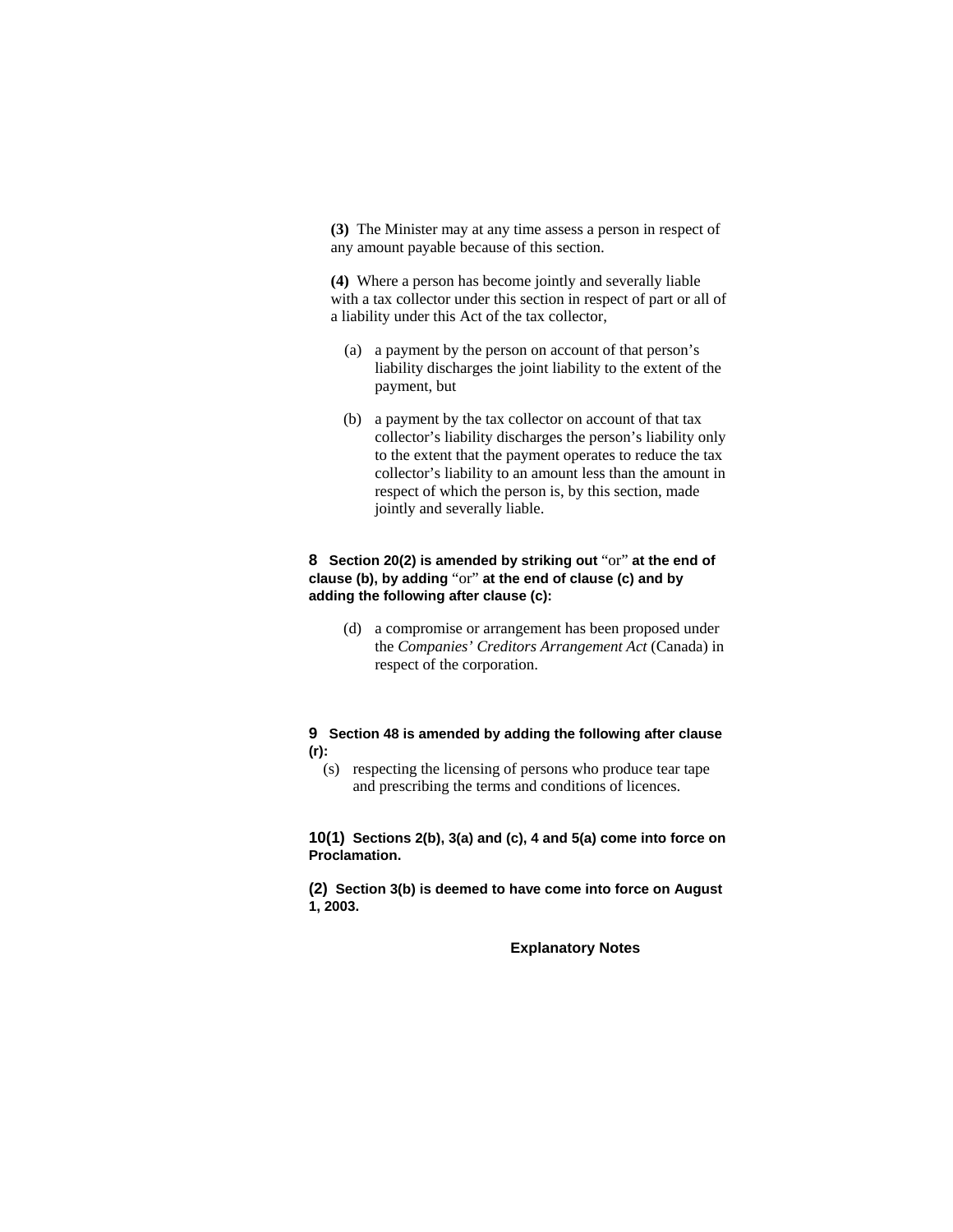**1** Amends chapter T-4 of the Revised Statutes of Alberta 2000.

- **2** Section 1 presently reads in part:
	- *1 In this Act,* 
		- *(m) "registration" means a registration of an exempt sale retailer under regulations made under section 48(i);*
		- *(r) "tobacco products" means cigarettes and fine cut tobacco;*
- **3** Section 3(1) presently reads:

*3(1) Every consumer who purchases tobacco in Alberta shall at the time of purchase of the tobacco pay to Her Majesty in right of Alberta a tax computed at the following rates:* 

- *(a) on every cigarette purchased by that consumer, \$0.16;*
- *(b) on every cigar purchased by that consumer, 183% of the taxable price of the cigar, with the tax payable on each cigar being not less than \$0.35 per cigar nor more than \$8.00 per cigar;*
- *(c) on every gram or part of a gram of any tobacco, other than cigarettes or cigars, purchased by that consumer, \$0.16.*
- **4** Section 4(4) presently reads:

*(4) Subject to subsection (3), no person shall possess more than 200 cigarettes or 200 grams of manufactured tobacco that are not marked for tax-paid sale in Alberta except*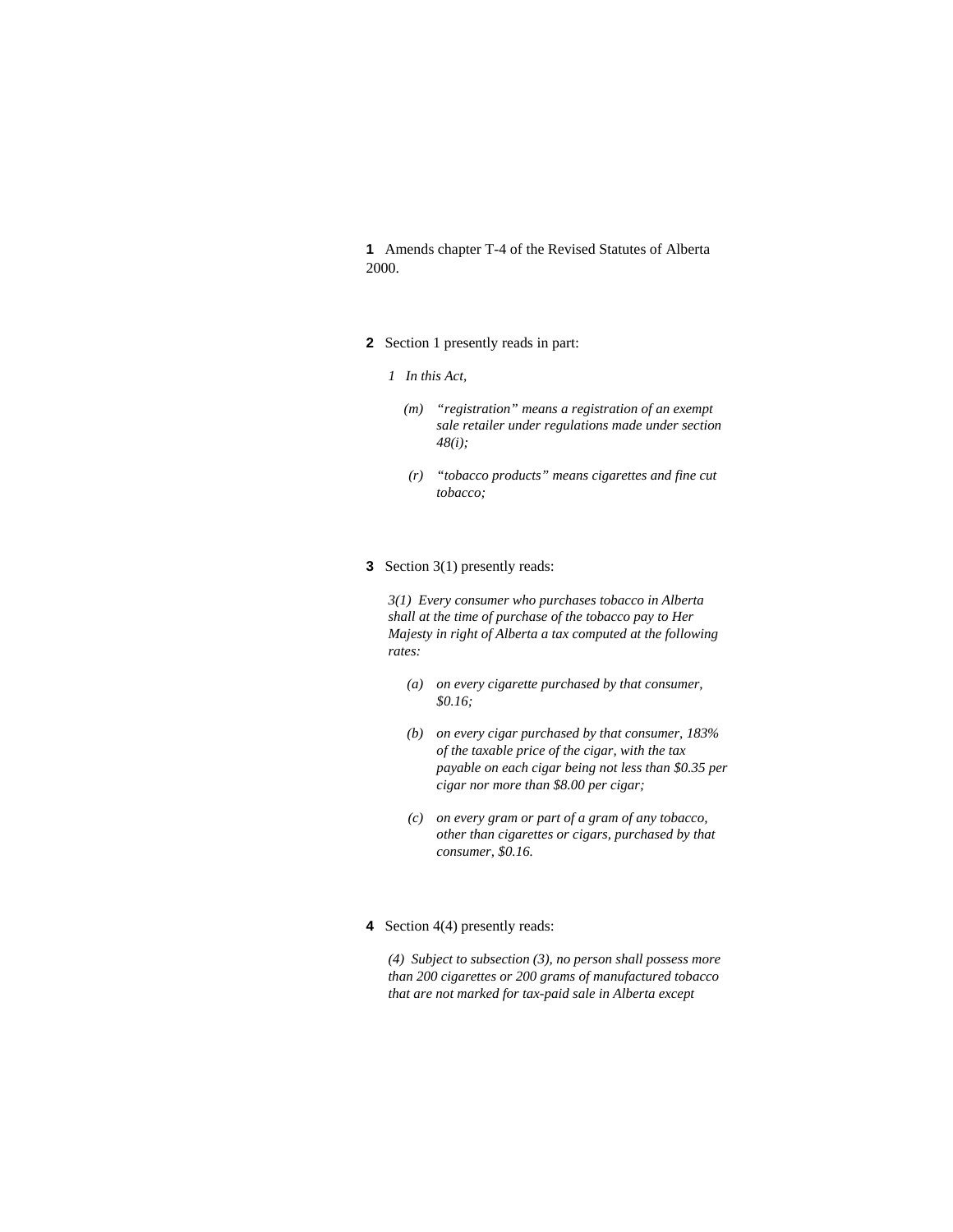- *(a) a wholesaler or importer who possesses the tobacco products in accordance with subsection (1), or*
- *(b) a person who provides evidence that the tax payable to Her Majesty in right of Alberta has been paid on the tobacco products under section 3(1.01), (1.02) or (1.03).*

#### **5** Section 4.1 presently reads:

*4.1 No consumer shall, without a permit issued under the regulations, possess* 

- *(a) more than 1000 cigarettes,*
- *(b) more than 1000 grams of fine cut tobacco,*
- *(c) cigars that in total contain more than 1000 grams of tobacco, or*
- *(d) any combination of tobacco products containing more than 1000 grams of tobacco.*
- **6** Section 6 presently reads:

*6 Where a person has possession of or control over funds that are collected as taxes under this Act, that person holds those funds in trust for the Minister.* 

**7** Responsible representatives. Liability in respect of transfer by insolvent tax collectors.

- **8** Section 20(2) presently reads:
	- *(2) A director is not liable under subsection (1) unless*